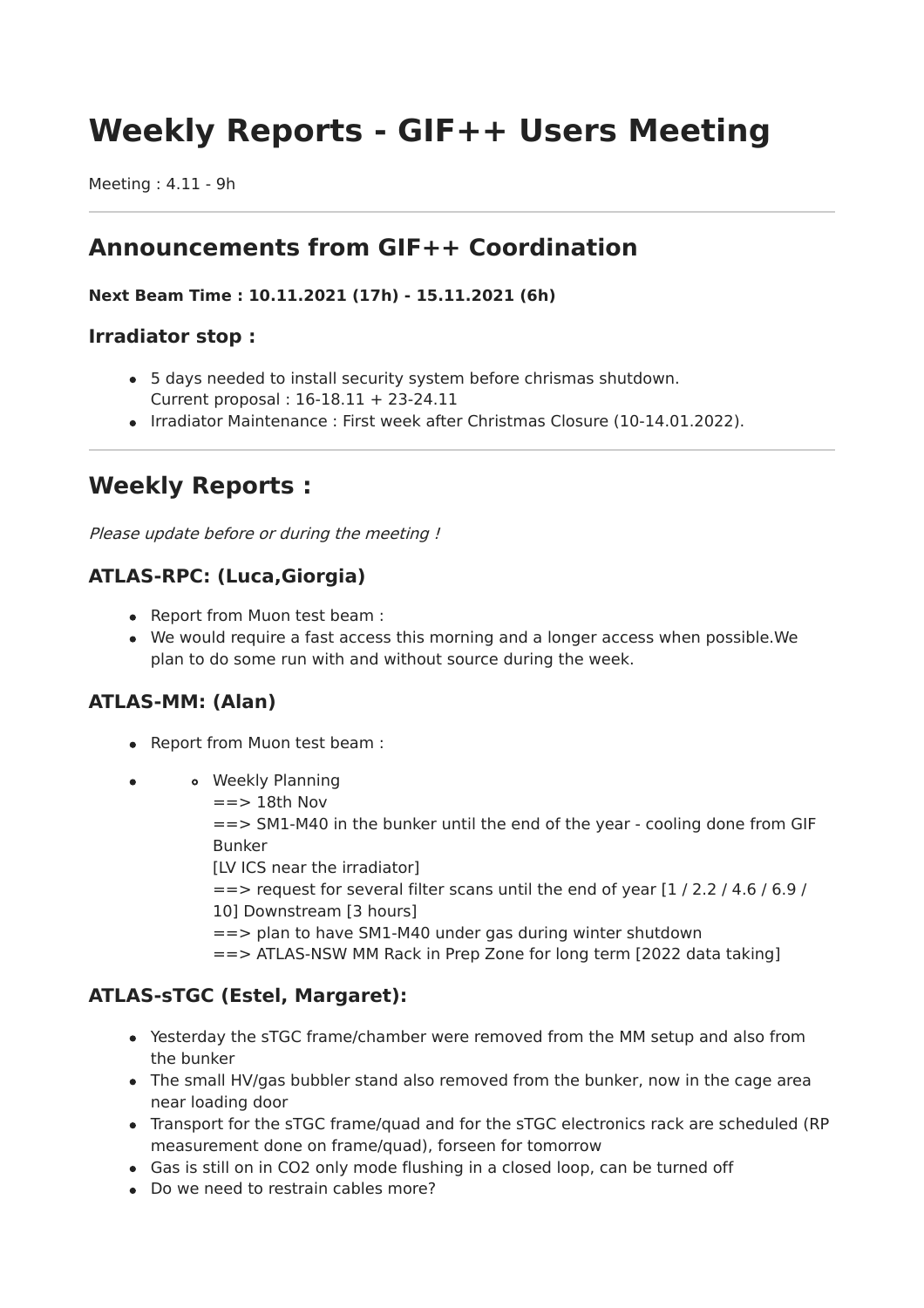- 
- Report from Muon test beam :
- Had a largely successful testbeam, shared cooling and ICS with MM
- Were able to take data with tilted and vertical quad positions, at many interesting attenuation points, with muon beam and some points with no beam, with GIF++ and sTGC scintillators

#### **CMS-CSC: (Katerina)**

- Report from Muon test beam :
- Weekly Planning
- Tuesday+Wednesday: ME2/1 re-connection, ME1/1add to be moved outside
- Gas issue last week to be followed up

#### **RER21/CBM: ()**

Will arrive for the November Beam time only. RPC chamber is shipped from VECC. Approved position is fine with us . 50 cm space along the z-direction will be perfect. we need RPC gas (CMS wet gas will be ok) For GEM, we need one premixed cylinder of Ar+Co2 (70:30).

## **ProTOV: ()**

• Report from Muon test beam :

### **ATLAS-sMDT (Elena)**

- Report from Muon test beam :
- ATLAS-(s)MDT setup has been modified: all three sMDT detector prototypes are mounted inside the envelope of the setup.
- The setup has been moved to its final "Beam" position (the position is the same as in the September Beam test period).
- Mezz. cards have been installed back to the mini-BIS detector.
- New Faraday cage has been made and installed on the Mezz. cards of the mini-BIS.
- Temperature and pressure sensors have been successfully restarted. Detector control system - GUI is restarted and operated correctly.
- New MiniDAQ readout system needs to restart still. This will be done the next day. During the week, I would request multiple short accesses to restart the data acquisition system installed in the bunker.

#### **RHUM: (Marco, Maria Teresa)**

• Removed from bunker

#### **EP-DT2: (Mattia)**

- report from Nov. test beam: We manage to take all the data left from the Oct. test beam.
- Weekly Planning:
	- Request for new HFO bottles (ended yesterday)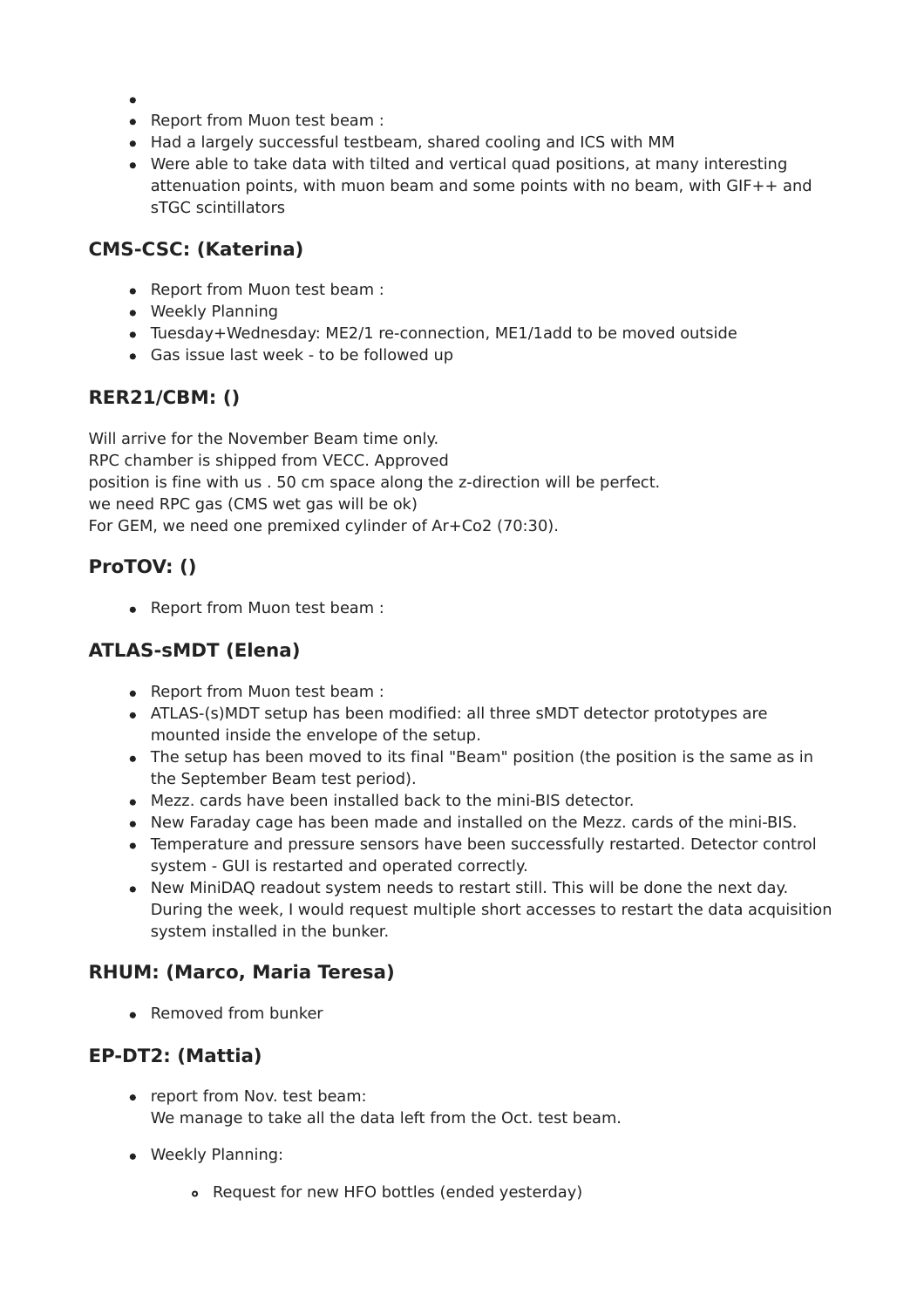- So -> request for a dedicated HFO gas line (we lost other 2 days of data taking...)
- Connection between EP-DT and ECOGAS setup were done yesterday -> Be carefull in moving both setup
	- -> connection are temporary, needed for ISE measurement
- Tomorrow we will start ISE measurements on EP-DT set up: -> Today we decided measurement conditions: Booked all the morning and first afternoon on TeamUp
- Where is the GIF leak detector?

#### **Ecogas: (Mapse, Luca, Gianluca)**

- Report from November test beam
- **- Chambers:** ATLAS, CMS, EPDT
	- Finished Oct TB data taking with ECO2: CO2 (60 %), HFO (35 %),iC4H10(4%) and SF6(1%)
	- Full test beam data analysis ongoing.
- Weekly Planning
	- HFO bottle changed on Nov 17th
	- Flushing detectors with ECO2
	- Setup ready for F- production measurements starting next week

#### **CMS-RPC: (Mapse, Nicolas)**

- Report from Muon test beam:
	- Consolidation system:
		- We performed several runs including double gap and single gap modes. In principle program is completed.
		- To be discussed the participation in the next TB.
	- Kodel chamber:
		- **Runs with double gap and single gap mode also**
		- Runs to compare with the iRPC demonstrator.
	- iRPC demonstrator:
		- Two chambers RE3/1 and RE4/1 completely validated with four FEBS.
		- **T** Two more chambers of the same type to be validated in the next test beam.
- Request:
	- Source off
	- ABS 2.2 from Friday 16:00 to Saturday 16:00.

#### **CMS-DT: (Lisa)**

Weekly Planning: re-start irradiation at 2.2 upstream.